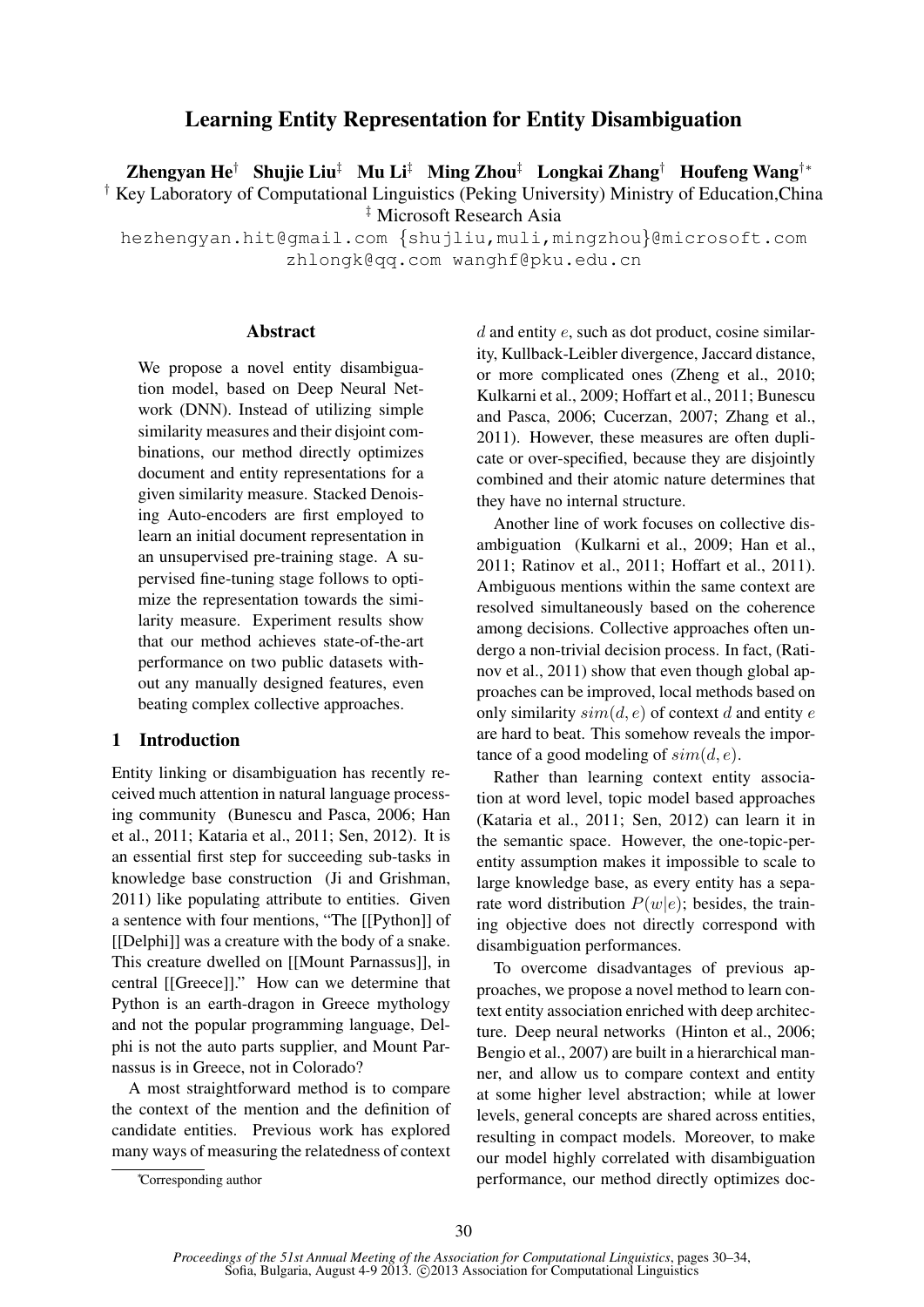ument and entity representations for a fixed similarity measure. In fact, the underlying representations for computing similarity measure add internal structure to the given similarity measure. Features are learned leveraging large scale annotation of Wikipedia, without any manual design efforts. Furthermore, the learned model is compact compared with topic model based approaches, and can be trained discriminatively without relying on expensive sampling strategy. Despite its simplicity, it beats all complex collective approaches in our experiments. The learned similarity measure can be readily incorporated into any existing collective approaches, which further boosts performance.

# 2 Learning Representation for Contextual Document

Given a mention string  $m$  with its context document d, a list of candidate entities  $C(m)$  are generated for m, for each candidate entity  $e_i \in C(m)$ , we compute a ranking score  $sim(d_m, e_i)$  indicating how likely  $m$  refers to  $e_i$ . The linking result is  $e = \arg \max_{e_i} sim(d_m, e_i).$ 

Our algorithm consists of two stages. In the pretraining stage, Stacked Denoising Auto-encoders are built in an unsupervised layer-wise fashion to discover general concepts encoding  $d$  and  $e$ . In the supervised fine-tuning stage, the entire network weights are fine-tuned to optimize the similarity score  $sim(d, e)$ .

# 2.1 Greedy Layer-wise Pre-training

Stacked Auto-encoders (Bengio et al., 2007) is one of the building blocks of deep learning. Assume the input is a vector  $x$ , an auto-encoder consists of an encoding process  $h(x)$  and a decoding process  $g(h(x))$ . The goal is to minimize the reconstruction error  $\mathcal{L}(x, g(h(x)))$ , thus retaining maximum information. By repeatedly stacking new auto-encoder on top of previously learned  $h(x)$ , stacked auto-encoders are obtained. This way we learn multiple levels of representation of input  $x$ .

One problem of auto-encoder is that it treats all words equally, no matter it is a function word or a content word. Denoising Auto-encoder (DA) (Vincent et al., 2008) seeks to reconstruct  $x$  given a random corruption  $\tilde{x}$  of x. DA can capture global structure while ignoring noise as the author shows in image processing. In our case, we input each document as a binary bag-of-words vector (Fig.

1). DA will capture general concepts and ignore noise like function words. By applying masking noise (randomly mask 1 with 0), the model also exhibits a fill-in-the-blank property (Vincent et al., 2010): the missing components must be recovered from partial input. Take "greece" for example, the model must learn to predict it with "python" "mount", through some hidden unit. The hidden unit may somehow express the concept of Greece mythology.



Figure 1: DA and reconstruction sampling.

In order to distinguish between a large number of entities, the vocabulary size must be large enough. This adds considerable computational overhead because the reconstruction process involves expensive dense matrix multiplication. Reconstruction sampling keeps the sparse property of matrix multiplication by reconstructing a small subset of original input, with no loss of quality of the learned representation (Dauphin et al., 2011).

#### 2.2 Supervised Fine-tuning

This stage we optimize the learned representation ("hidden layer n" in Fig. 2) towards the ranking score  $sim(d, e)$ , with large scale Wikipedia annotation as supervision. We collect hyperlinks in Wikipedia as our training set  $\{(d_i, e_i, m_i)\}\$ , where  $m_i$  is the mention string for candidate generation. The network weights below "hidden layer n" are initialized with the pre-training stage.

Next, we stack another layer on top of the learned representation. The whole network is tuned by the final supervised objective. The reason to stack another layer on top of the learned representation, is to capture problem specific structures. Denote the encoding of d and e as  $\hat{d}$  and  $\hat{e}$  respectively, after stacking the problem-specific layer, the representation for d is given as  $f(d) =$ sigmoid( $W \times d + b$ ), where W and b are weight and bias term respectively.  $f(e)$  follows the same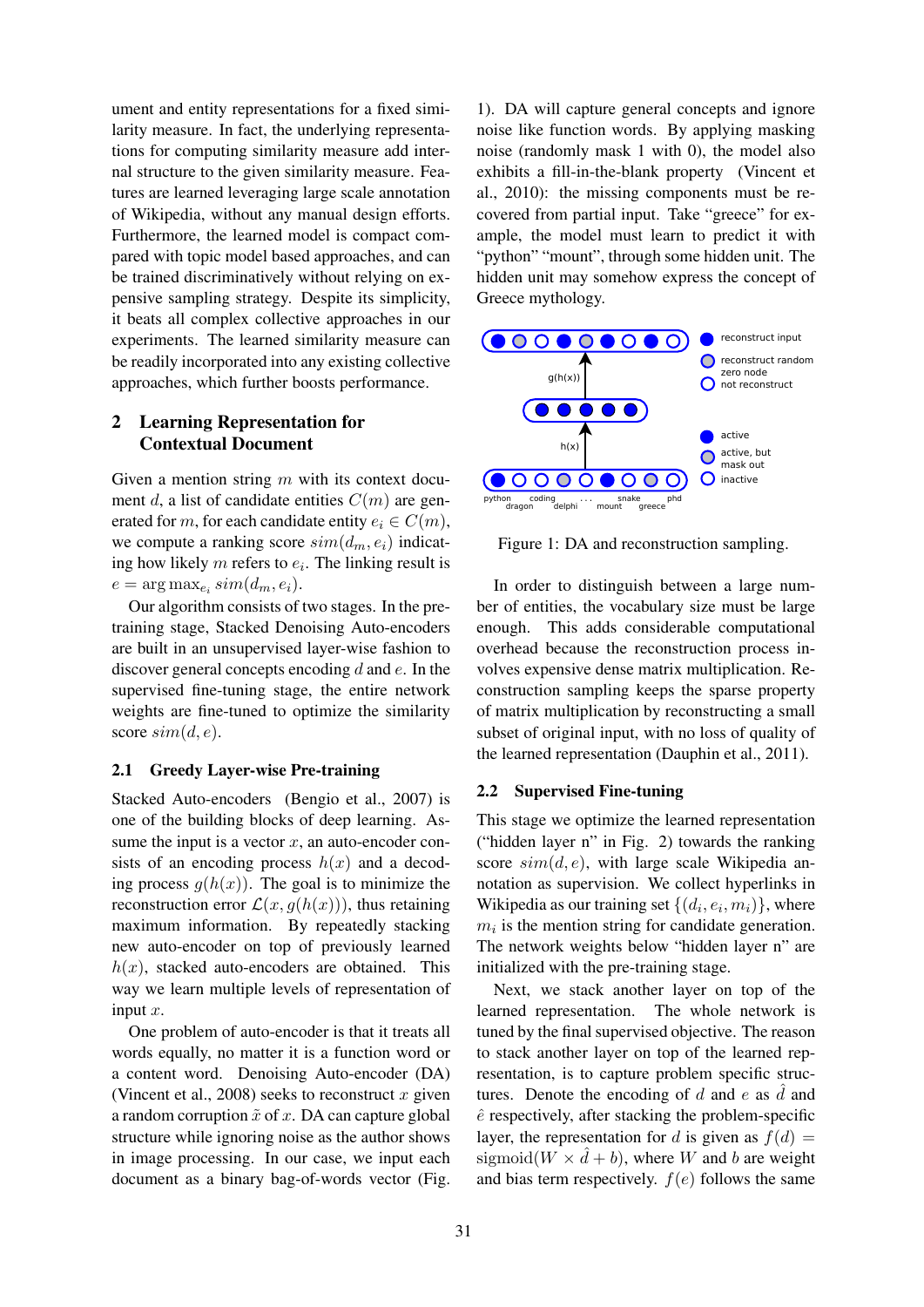encoding process.

The similarity score of  $(d, e)$  pair is defined as the dot product of  $f(d)$  and  $f(e)$  (Fig. 2):

$$
sim(d, e) = \text{Dot}(f(d), f(e))
$$
 (1)



Figure 2: Network structure of fine-tuning stage.

Our goal is to rank the correct entity higher than the rest candidates relative to the context of the mention. For each training instance  $(d, e)$ , we contrast it with one of its negative candidate pair  $(d, e')$ . This gives the pairwise ranking criterion:

$$
\mathcal{L}(d, e) = \max\{0, 1 - sim(d, e) + sim(d, e')\}
$$
\n(2)

Alternatively, we can contrast with all its candidate pairs  $(d, e_i)$ . That is, we raise the similarity score of true pair  $sim(d, e)$  and penalize all the rest  $sim(d, e_i)$ . The loss function is defined as negative log of softmax function:

$$
\mathcal{L}(d, e) = -\log \frac{\exp sim(d, e)}{\sum_{e_i \in C(m)} \exp sim(d, e_i)} \quad (3)
$$

Finally, we seek to minimize the following training objective across all training instances:

$$
\mathcal{L} = \sum_{d,e} \mathcal{L}(d,e) \tag{4}
$$

The loss function is closely related to contrastive estimation (Smith and Eisner, 2005), which defines where the positive example takes probability mass from. We find that by penalizing more negative examples, convergence speed can be greatly accelerated. In our experiments, the  $softmax$  loss function consistently outperforms pairwise ranking loss function, which is taken as our default setting.

However, the  $softmax$  training criterion adds additional computational overhead when performing mini-batch Stochastic Gradient Descent (SGD). Although we can use a plain SGD (i.e. mini-batch size is 1), mini-batch SGD is faster to converge and more stable. Assume the mini-batch size is  $m$  and the number of candidates is  $n$ , a total of  $m \times n$  forward-backward passes over the network are performed to compute a similarity matrix (Fig. 3), while pairwise ranking criterion only needs  $2 \times m$ . We address this problem by grouping training pairs with same mention  $m$  into one minibatch  $\{(d, e_i)|e_i \in C(m)\}\)$ . Observe that if candidate entities overlap, they share the same forwardbackward path. Only  $m + n$  forward-backward passes are needed for each mini-batch now.



Figure 3: Sharing path within mini-batch.

The re-organization of mini-batch is similar in spirit to Backpropagation Through Structure (BTS) (Goller and Kuchler, 1996). BTS is a variant of the general backpropagation algorithm for structured neural network. In BTS, parent node is computed with its child nodes at the forward pass stage; child node receives gradient as the sum of derivatives from all its parents. Here (Fig. 2), parent node is the score node  $sim(d, e)$  and child nodes are  $f(d)$  and  $f(e)$ . In Figure 3, each row shares forward path of  $f(d)$  while each column shares forward path of  $f(e)$ . At backpropagation stage, gradient is summed over each row of score nodes for  $f(d)$  and over each column for  $f(e)$ .

Till now, our input simply consists of bag-ofwords binary vector. We can incorporate any handcrafted feature  $f(d, e)$  as:

$$
sim(d, e) = \text{Dot}(f(d), f(e)) + \vec{\lambda} \vec{f}(d, e) \quad (5)
$$

In fact, we find that with only  $Dot(f(d), f(e))$ as ranking score, the performance is sufficiently good. So we leave this as our future work.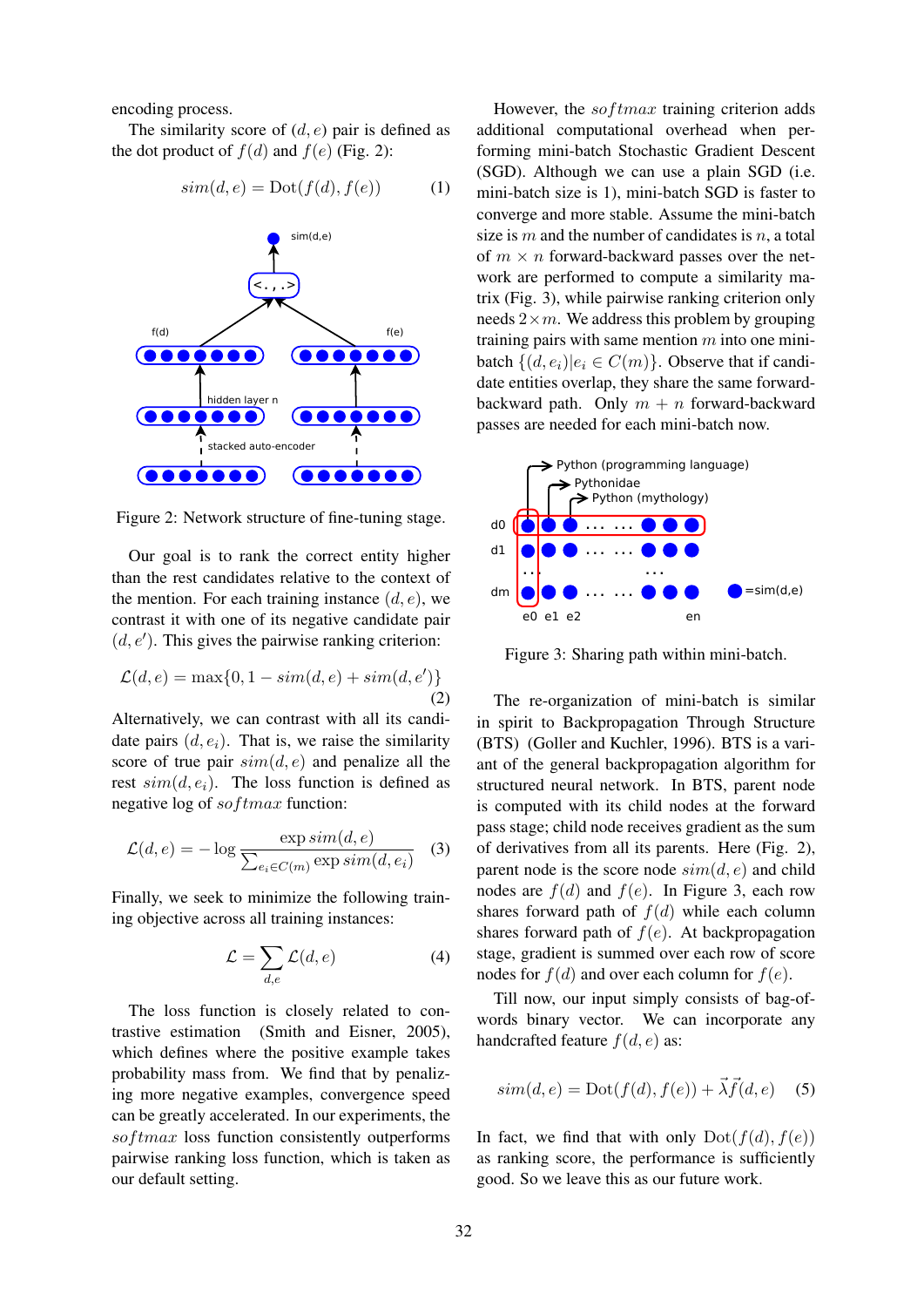### 3 Experiments and Analysis

Training settings: In pre-training stage, input layer has 100,000 units, all hidden layers have 1,000 units with rectifier function  $max(0, x)$ . Following (Glorot et al., 2011), for the first reconstruction layer, we use sigmoid activation function and cross-entropy error function. For higher reconstruction layers, we use softplus  $(\log(1 +$  $\exp(x)$ ) as activation function and squared loss as error function. For corruption process, we use a masking noise probability in  $\{0.1, 0.4, 0.7\}$  for the first layer, a Gaussian noise with standard deviation of 0.1 for higher layers. For reconstruction sampling, we set the reconstruction rate to 0.01. In fine-tuning stage, the final layer has 200 units with sigmoid activation function. The learning rate is set to 1e-3. The mini-batch size is set to 20.

We run all our experiments on a Linux machine with 72GB memory 6 core Xeon CPU. The model is implemented in Python with C extensions, numpy configured with Openblas library. Thanks to reconstruction sampling and refined mini-batch arrangement, it takes about 1 day to converge for pre-training and 3 days for finetuning, which is fast given our training set size.

**Datasets:** We use half of Wikipedia  $\frac{1}{1}$  plain text (˜1.5M articles split into sections) for pre-training. We collect a total of 40M hyperlinks grouped by name string  $m$  for fine-tuning stage. We holdout a subset of hyperlinks for model selection, and we find that 3 layers network with a higher masking noise rate (0.7) always gives best performance.

We select TAC-KBP 2010 (Ji and Grishman, 2011) dataset for non-collective approaches, and AIDA <sup>2</sup> dataset for collective approaches. For both datasets, we evaluate the non-NIL queries. The TAC-KBP and AIDA testb dataset contains 1020 and 4485 non-NIL queries respectively.

For candidate generation, mention-to-entity dictionary is built by mining Wikipedia structures, following (Cucerzan, 2007). We keep top 30 candidates by prominence  $P(e|m)$  for speed consideration. The candidate generation recall are 94.0% and 98.5% for TAC and AIDA respectively.

Analysis: Table 1 shows evaluation results across several best performing systems. (Han et al., 2011) is a collective approach, using Personalized PageRank to propagate evidence between

different decisions. To our surprise, our method with only local evidence even beats several complex collective methods with simple word similarity. This reveals the importance of context modeling in semantic space. Collective approaches can improve performance only when local evidence is not confident enough. When embedding our similarity measure  $sim(d, e)$  into (Han et al., 2011), we achieve the best results on AIDA.

A close error analysis shows some typical errors due to the lack of prominence feature and name matching feature. Some queries accidentally link to rare candidates and some link to entities with completely different names. We will add these features as mentioned in Eq. 5 in future. We will also add NIL-detection module, which is required by more realistic application scenarios. A first thought is to construct pseudo-NIL with Wikipedia annotations and automatically learn the threshold and feature weight as in (Bunescu and Pasca, 2006; Kulkarni et al., 2009).

| Methods                              | micro | macro |
|--------------------------------------|-------|-------|
|                                      | P@1   | P@1   |
| TAC 2010 eval                        |       |       |
| Lcc $(2010)$ (top1, noweb)           | 79.22 |       |
| Siel 2010 (top2, noweb)              | 71.57 |       |
| our best                             | 80.97 |       |
| AIDA dataset (collective approaches) |       |       |
| AIDA (2011)                          | 82.29 | 82.02 |
| Shirakawa et al. (2011)              | 81.40 | 83.57 |
| Kulkarni et al. (2009)               | 72.87 | 76.74 |
| wordsim (cosine)                     | 48.38 | 37.30 |
| Han $(2011)$ +wordsim                | 78.97 | 75.77 |
| our best (non-collective)            | 84.82 | 83.37 |
| Han $(2011)$ + our best              | 85.62 | 83.95 |
|                                      |       |       |

Table 1: Evaluation on TAC and AIDA dataset.

### 4 Conclusion

We propose a deep learning approach that automatically learns context-entity similarity measure for entity disambiguation. The intermediate representations are learned leveraging large scale annotations of Wikipedia, without any manual effort of designing features. The learned representation of entity is compact and can scale to very large knowledge base. Furthermore, experiment reveals the importance of context modeling in this field. By incorporating our learned measure into collective approach, performance is further improved.

<sup>&</sup>lt;sup>1</sup> available at http://dumps.wikimedia.org/enwiki/, we use the 20110405 xml dump.

<sup>&</sup>lt;sup>2</sup> available at http://www.mpi-inf.mpg.de/yago-naga/aida/